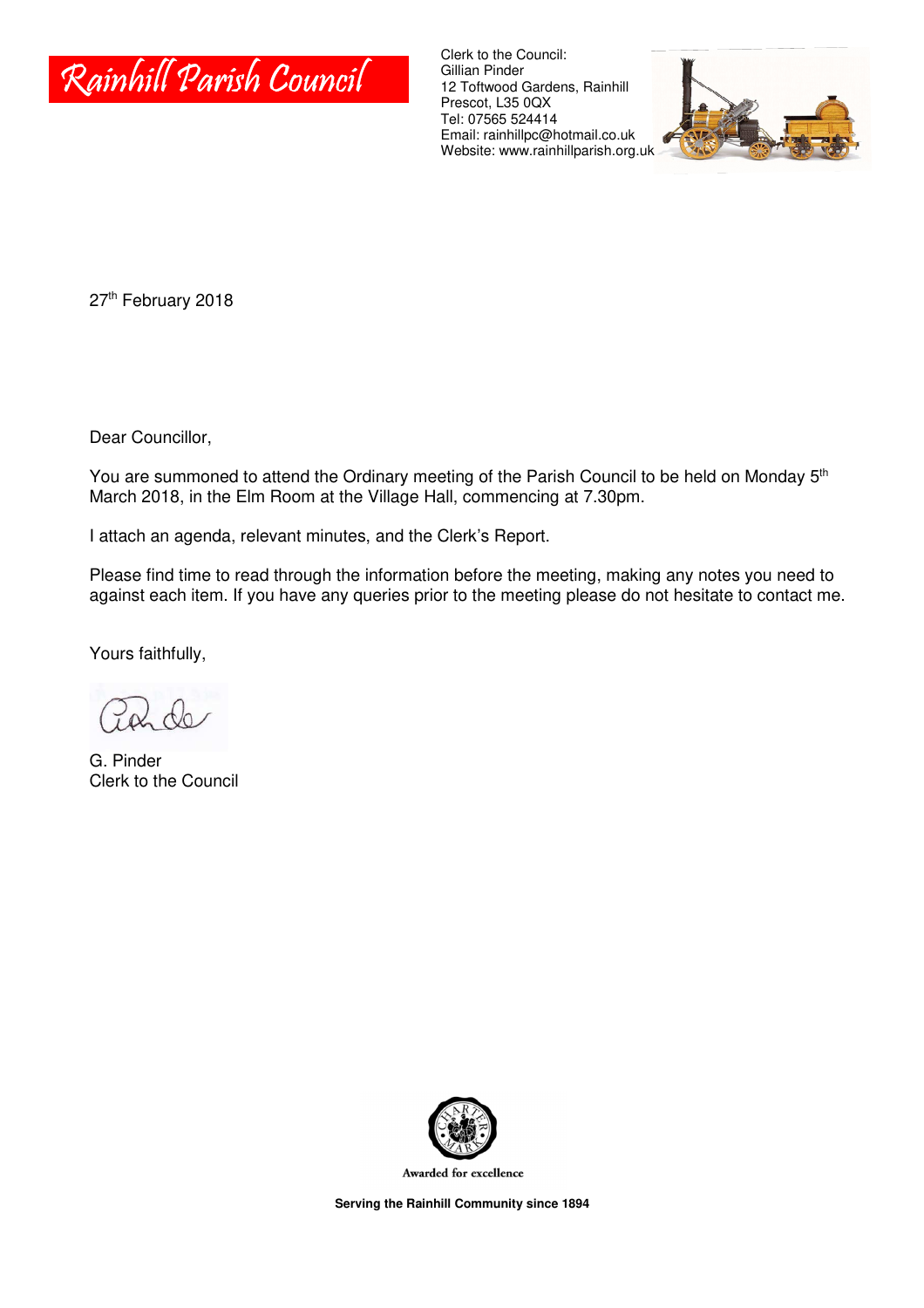## **RAINHILL PARISH COUNCIL AGENDA 5 th MARCH 2018**

The public will be allowed to speak on any matters of concern, subject to prior written notification being received. A request has been received from Mr Fairclough.

- **1.** To receive apologies for absence
- **2.** To receive declarations of interest from members
- **3.** To consider and approve the minutes of the Ordinary Meeting held on 22<sup>nd</sup> January 2018
- **4.** To receive Merseyside Police monthly statistics for information only
- **5.** To note the contents of the Clerk's Report for information only
- **6.** To consider the following Planning Applications and note any actions taken:

P/2018/0103 Commercial Hotel, 12 Station Street single storey rear extension with enlargement of beer garden and boundary fencing along with a smoking shelter. P/2018/0055 - 102 Longton Lane, single storey rear extension.

P/2018/0061 - 42 Old Lane, demolition of existing single storey rear extension and erection of a single storey side and rear extension.

P/2018/0093 - 519 Warrington Road, single storey rear extension projecting 5.0m from the rear, 3.6m high overall and 2.3m to the eaves.

P/2018/0096 - 42 Galston Avenue, conversion and extension of existing garage to form habitable room.

P/2018/0112 & P/2018/0113 - Loyola Hall Warrington Road, change of use of existing buildings and all associated works to create hotel and ancillary uses.

- **7.** To authorise the accounts payable (list included in report)
- **8.** To receive a report from the Executive Committee for information only
- **9.** To approve membership of CPRE
- **10.** To consider adoption of an accessibility charter
- **11.** To consider the Clerk's membership of SLCC
- **12.** To approve a contract for Legionella testing
- **13.** To consider the findings of the Tree Planting Group
- **14.** To approve annual subscription to NALC/LALC
- **15.** To consider planting of barrier baskets for the 2018/19 season
- **16.** To consider request for support for school crossing patrol from Oakdene School
- **17.** To receive a report from the Rocket 190 Group for information only
- **18.** To consider residents comments and complaints
- **19.** To receive reports from member representatives on local organisations:
	- a) Public Open Spaces
	- b) Village Hall Management Committee
	- c) Rainhill Railway & Heritage Society
	- d) Merseyside Association of Local Councils
	- e) Rainhill Gala
	- f) 4F Centre
- **20.** Date & Time of Next Meeting:

Annual Parish Meeting Wed 25<sup>th</sup> April 2018, 7.30pm AGM 14th May 2018 Ordinary Meeting 14th May 2018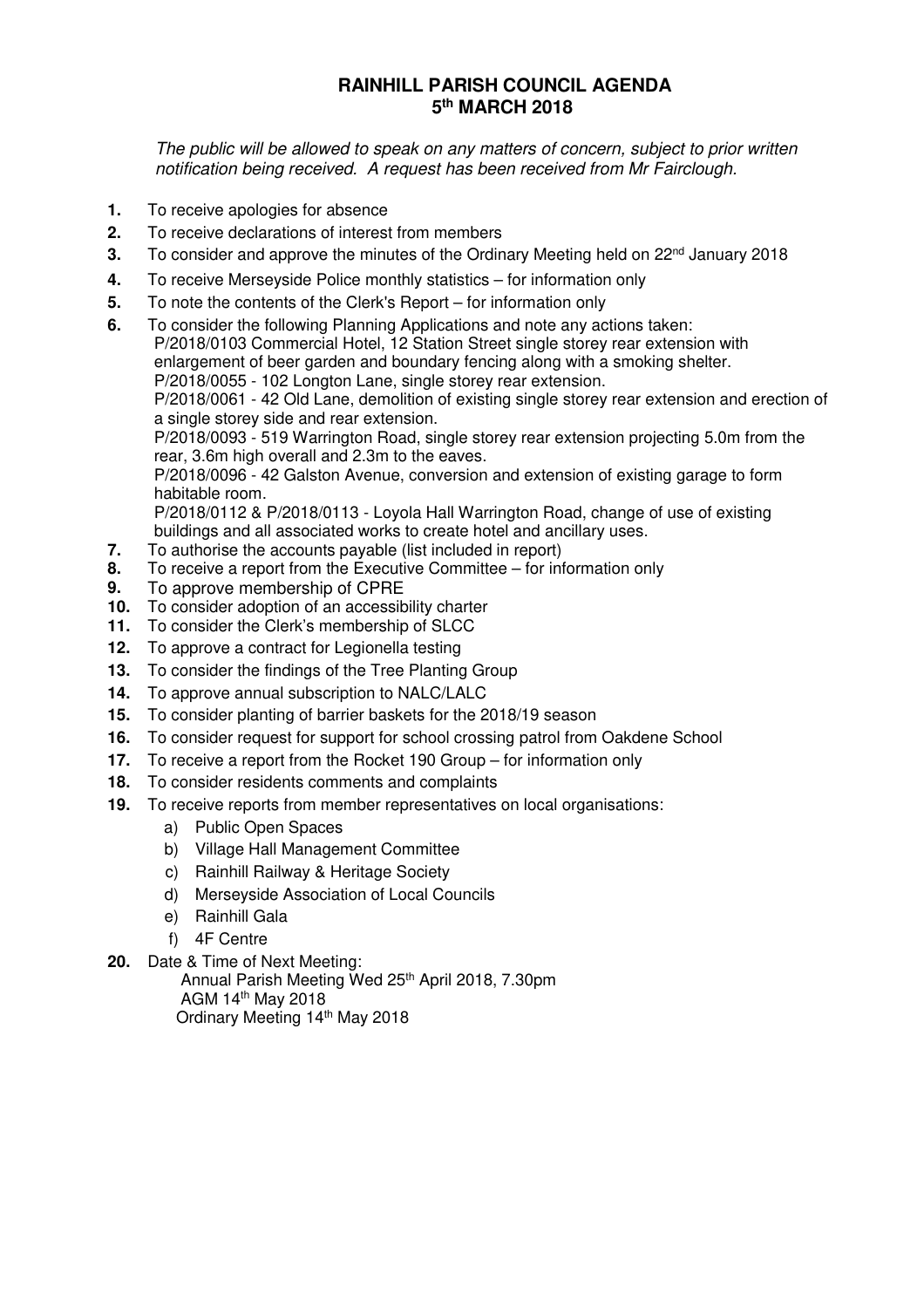At a meeting of the Parish Council held at 7.30pm on Monday 22nd January 2018 at Rainhill Village Hall, the following were present:

Cllrs: J. Carroll, J. DeAsha, J. Doyle, J. Fulham, L. Glover, S. Glover, B. Grunewald, B. Heydon, D. Long, P. Long, C. Moore, and W.M. Wood.

Representatives from Merseyside Police and the Police and Crime Commissioners Office were present. 5 members of the public were also present.

### **18.01 APOLOGIES FOR ABSENCE**

Apologies for absence were received from Cllr Donovan, and apologies for late arrival were received for Cllrs: DeAsha and Fulham.

### **18.02 DECLARATIONS OF INTEREST**

Non-pecuniary interests were declared on behalf of: Cllrs: J. DeAsha, and S. Glover– Members of Borough Planning Committee, J. Fulham, B. Grunewald & D. Long – Cabinet Members, L. Glover – Borough Councillor and P. Long – candidate in 2018 election.

## **18.03 MINUTES OF THE ORDINARY MEETING HELD ON 11th DECEMBER 2017**

It was resolved that the minutes of the Ordinary Parish Council Meeting held on the 11<sup>th</sup> December 2017 should be approved and signed by the Chair as a correct record.

Cllrs: DeAsha and Fulham entered the meeting during consideration of the following item.

## **18.04 TO CONSIDER REQUEST FOR ALLEYGATES AT ALNESS DRIVE**

The Chair brought forward the following item from item 17 for consideration. It was resolved that the issue would be dealt with by the ward Councillors.

### **18.05 TO RECEIVE REPORTS FROM POLICE & CRIME COMMISSIONERS OFFICER AND MERSEYSIDE POLICE AND DISCUSS MONTHLY STATISTICS REPORT**

Inspector Drennan, Merseyside Police discussed the most recent crime statistics for Rainhill and provided comparison figures for St.Helens as a whole. Clarification was sought on several points and it was agreed that details of crime resolutions would be provided. It was considered that national government should be made aware of the increased crime statistics to prevent further cuts.

Mr M Berry, Police and Crime Commissioners Office, detailed the victim support services being commissioned. Youth funding had been provided to two groups in St.Helens. A rise in the precept was proposed and consultation was underway. Discussions about the future of St.Helens Police Station were ongoing.

It was resolved to accept both reports and both officers were thanked for their attendance.

### **18.06 CLERK'S REPORT**

It was resolved that the contents of the Clerk's report be noted and the following actions be undertaken: write to Halton Borough Council in relation to consultation on their Local Plan; research how other Parishes deal with publication of Clerk's salaries; bring forward a policy on lone working; research advice and training on lone working.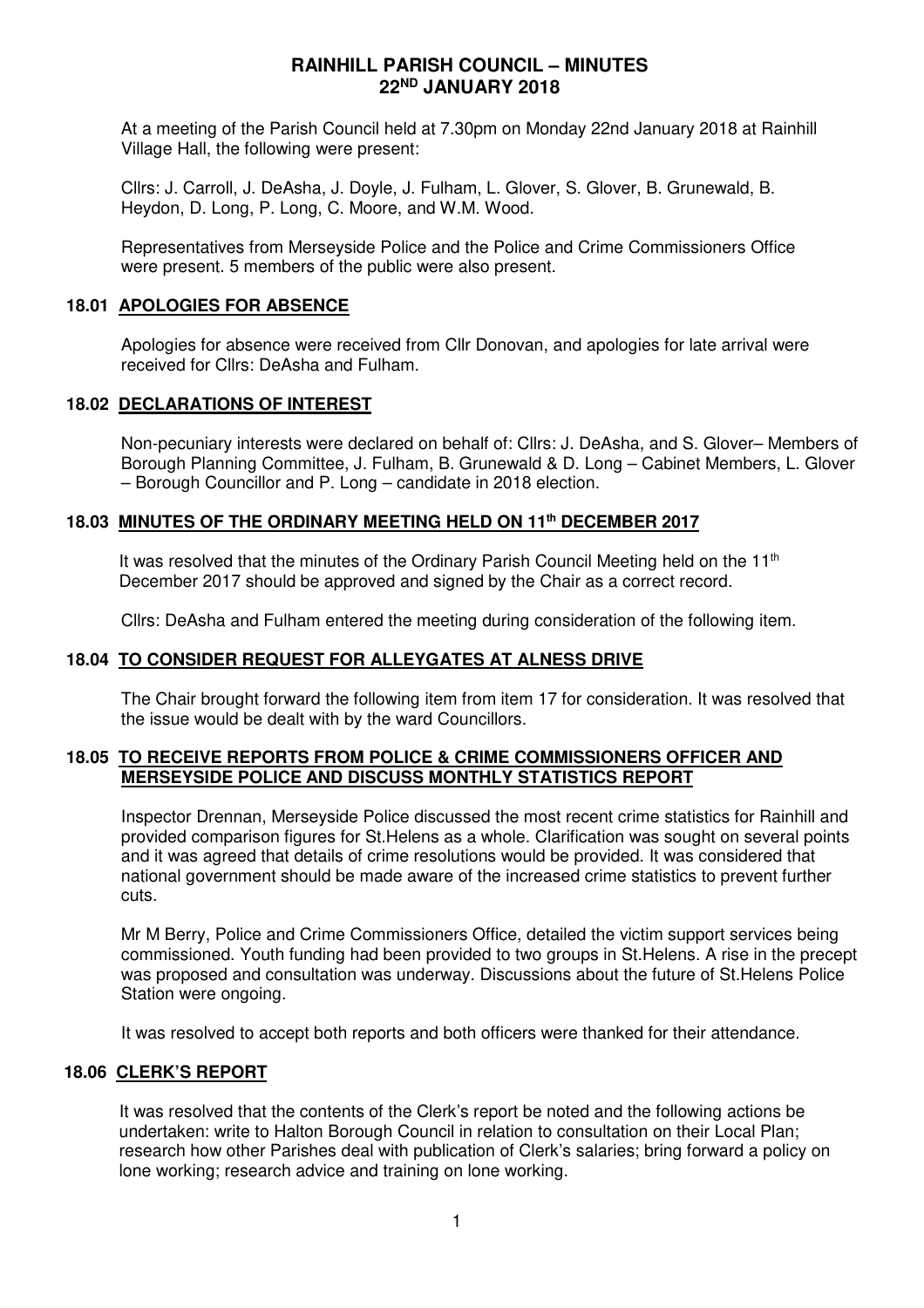### **18.07 PLANNING APPLICATIONS**

It was resolved that the following actions be undertaken in relation to planning applications:

Submit a representation objecting to the loss of trees in relation to the following application: P/2017/0959 - Rocklands House, View Road, demolition of existing single storey chalets and proposed reduction of existing site levels and development of 3 residential dwellings comprising of 1 x four bedroom and 2 x three bedroom detached dwellings with garage and driveway parking and associated landscaping.

### **18.08 ACCOUNTS FOR PAYMENT**

It was resolved that the following items were approved for payment:

| <b>Payee</b>             | <b>Description</b>                      | <b>Amount</b> | Ref           |  |
|--------------------------|-----------------------------------------|---------------|---------------|--|
| <b>G</b> Pinder          | Telephone                               | 15.00         |               |  |
|                          | Salary - Jan (less Tax, NI & Pens)      | 1021.92       |               |  |
|                          | Photocopying - Dec                      | 17.50         |               |  |
|                          |                                         | 1054.42       | <b>TFR274</b> |  |
| Merseyside Pension Fund  | LGPS - Jan                              | 310.40        | <b>TFR275</b> |  |
| Scottish Power           | Deepdale Drive (Rainhill Park) - Jan    | 21.00         | <b>STO</b>    |  |
| Npower                   | Martin Close (Holt) - Jan               | 16.00         | <b>DD</b>     |  |
| <b>United Utilities</b>  | Rainhill Park Playing Fields - Jan      | 55.06         | <b>DD</b>     |  |
| <b>United Utilities</b>  | Holt Playing Fields - Jan               | 6.33          | <b>STO</b>    |  |
| Hydraclean               | Legionella Testing Holt Lane - Jan      | 51.00         | <b>STO</b>    |  |
| Hydraclean               | Legionella Testing Rainhill Park - Jan  | 52.00         | <b>STO</b>    |  |
| <b>St Helens Council</b> | Erection of signs at AFP No Golf        | 594.00        | <b>TFR273</b> |  |
| <b>St Helens Council</b> | Grounds Maintenance - Exchange<br>Place | 468.18        | <b>TFR276</b> |  |
| <b>Stone Central</b>     | <b>Clean War Memorial</b>               | 1260.00       | <b>TFR277</b> |  |
| <b>CC Elec Ltd</b>       | Electrical Testing Reports at APF &     | 510.00        | <b>TFR278</b> |  |
|                          | Holt                                    |               |               |  |
| <b>G</b> Pinder          | Telephone                               | 15.00         |               |  |
|                          | Salary - Feb (less Tax, NI & Pens)      | 1110.35       |               |  |
|                          |                                         | 1125.35       | <b>TFR279</b> |  |
| Merseyside Pension Fund  | LGPS - Feb                              | 310.40        | <b>TFR280</b> |  |
| <b>Scottish Power</b>    | Deepdale Drive (Rainhill Park) - Feb    | 21.00         | <b>STO</b>    |  |
| Npower                   | Martin Close (Holt) - Feb               | 16.00         | DD            |  |
| <b>United Utilities</b>  | Rainhill Park Playing Fields - Feb      | 55.06         | <b>DD</b>     |  |
| <b>United Utilities</b>  | Holt Playing Fields - Feb               | 6.33          | <b>STO</b>    |  |
| Hydraclean               | Legionella Testing Holt Lane - Feb      | 51.00         | <b>STO</b>    |  |
| Hydraclean               | Legionella Testing Rainhill Park - Feb  | 52.00         | <b>STO</b>    |  |
| S.137 Payments           |                                         |               |               |  |
| Oakdene School           | Donation - Christmas Lights Event       | 100.00        | 077           |  |
| Willowbrook Hospice      | Donation - Christmas Lights Event       | 100.00        | 078           |  |

### **18.09 TO CONSIDER NOMINATING THE COMMERCIAL HOTEL AS AN ASSET OF COMMUNITY VALUE**

Resolved that following completion of the ongoing purchase, contact be made with the new purchasers to arrange a meeting, and the Commercial Supporters Group be informed of the proposed meeting with new purchasers.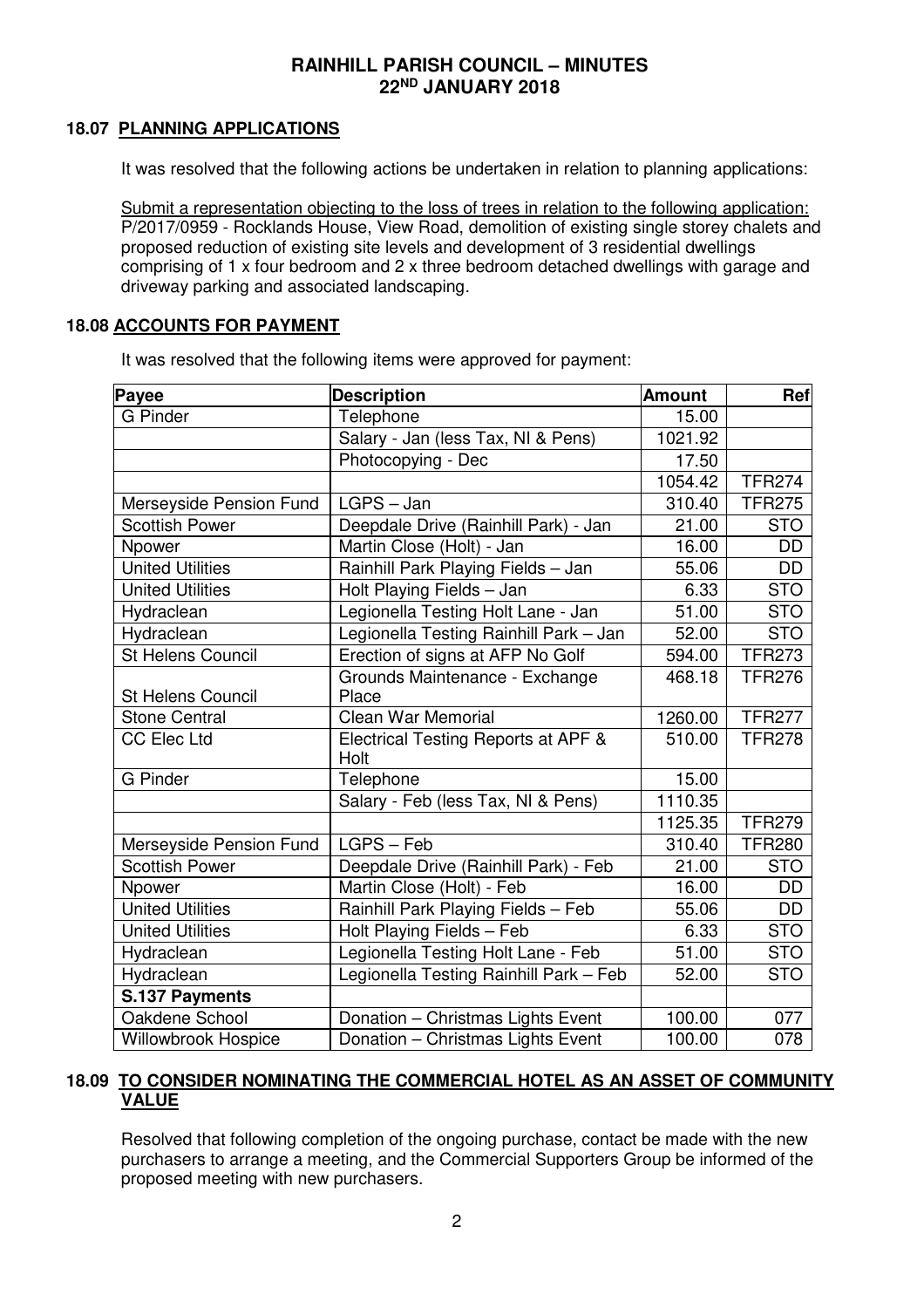### **18.10 TO APPROVE THE QUARTERLY BUDGET REPORT AND BANK RECONCILIATION**

The Council reviewed the current budgetary position and bank reconciliation, and resolved to approve the report.

### **18.11 TO CONSIDER THE INTRODUCTION OF POLICIES FOR THE COUNCIL**

Resolved that, subject to the amendments proposed, the Child Protection Policy put forward be adopted. Further a policy on inclusion should be drafted for consideration.

### **18.12 TO APPROVE THE ANNUAL REPORT TIMETABLE**

Resolved that the schedule set out be agreed. A meeting of the Editorial Group would be arranged.

### **18.13 TO APPROVE THE FUTURE MEETING DATES**

It was resolved that the following meeting dates for 2017/18 (all Monday 7:30pm unless stated otherwise) are approved: Annual Parish Meeting Wed 25<sup>th</sup> April 2018 (already approved) APCM 14th May 2018 (already approved) 18th June 2018 23rd July 2018 3 rd September 2018 15<sup>th</sup> October 2018 Finance 12<sup>th</sup> November 2018 10<sup>th</sup> December 2018 21st January 2019 4<sup>th</sup> March 2019 The following dates will not be published in the 2018 Annual Report: 2019 Annual Parish Meeting Wed 24th April 2019 2019 Annual Parish Council Meeting 13th May 2019

The Clerk was authorised to publish any amendments to commencement times via the website.

### **18.14 TO CONSIDER A REQUEST FROM RAINHILL RECREATION CLUB TO USE PITCHES AT ALBERT FELLOWES PARK**

Resolved that in the interests of protecting the playing surface the request be denied.

## **18.15 TO CONSIDER POTENTIAL CONTRIBUTION TO CONTAINER AT HOLT LANE**

Resolved that subject to a successful award of grant funding, the Parish Council would act as third party contributor for the provision of a storage container at Holt Lane playing fields.

### **18.16 TO CONSIDER SUPPORT FOR PROVISION OF HERITAGE PLAQUES AND BOARDS**

This item was deferred for consideration to Executive Committee.

### **18.17 TO CONSIDER QUOTES FOR DECOMMISSIONING OF CHANGING ROOM SHOWERS**

Resolved that the lowest tender submitted by Laughton & Wallace be accepted and the work commissioned.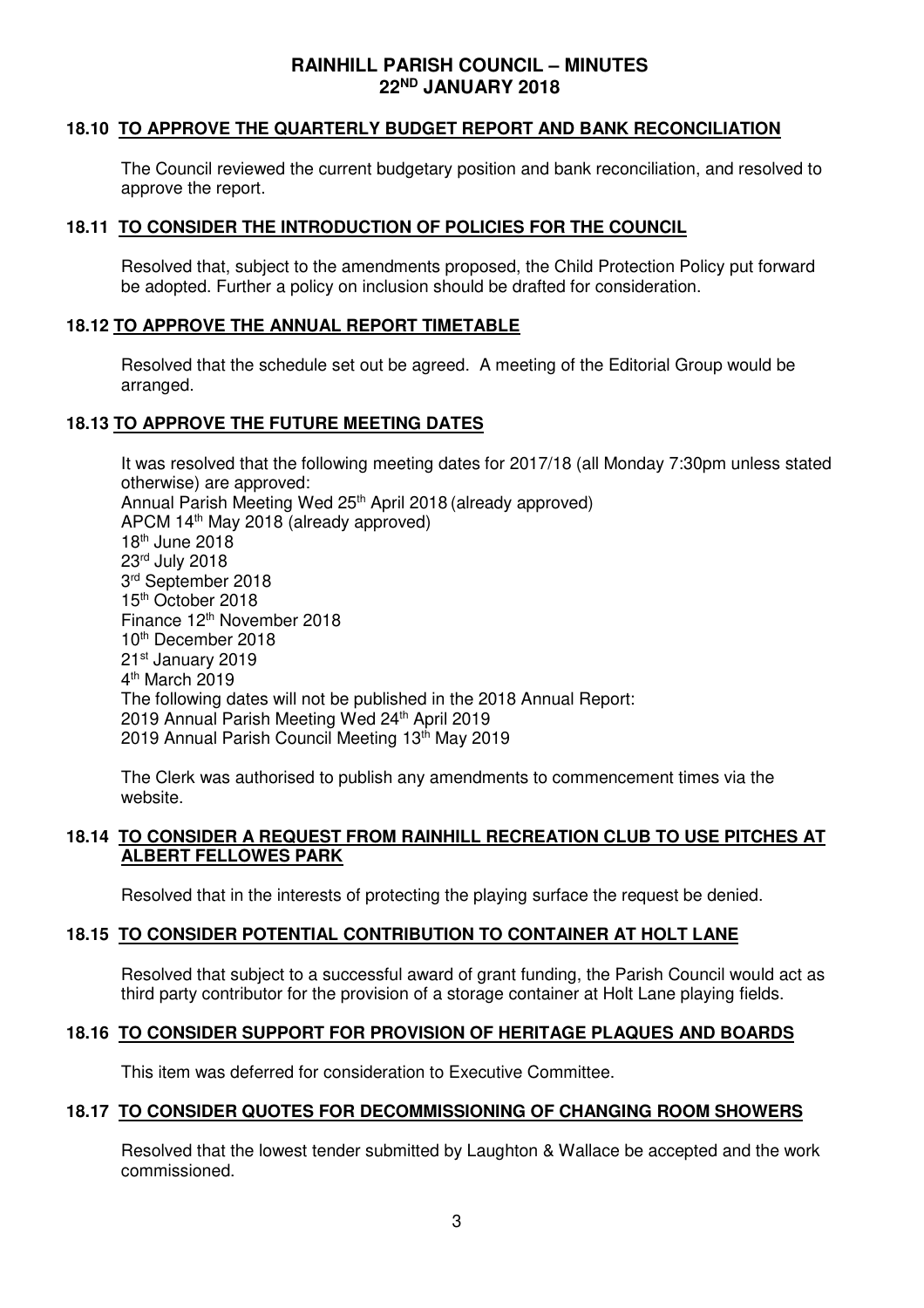## **18.18 TO CONSIDER RESIDENTS COMMENTS AND COMPLAINTS**

Resolved that the complaints reported in the agenda report be noted and that further information on accidents relating to the manhole cover be requested.

Cllr B. Wood drew attention to the Holocaust Memorial Service planned at St.Helens Town Hall, further a complaint had been received regarding the accessibility of the noticeboard. Cllr J. Fulham reported complaints about the late running of the 10A bus service, and the shortage of housing for young people.

Cllr J. Doyle reported that the 289 bus service does not serve residents at Rainhill Stoops. Clarification of the route was provided and the Clerk was requested to seek an amendment.

### **18.19 TO RECEIVE REPORTS FROM MEMBER REPRESENTATIVES ON LOCAL ORGANISATIONS**

Resolved that the Council noted the following reports:

- Public Open Spaces: Cllr S. Glover reported that January's Eco Garden meeting had been cancelled.
- Village Hall Management Committee: It was reported that the Townswomen's Guild had relocated to St.Ann's Millennium Centre. Grant funding from Wren was still being processed. A review of discounts offered to regular users will be carried out and recommendations made before the AGM. The January meeting had concentrated on maintenance issues.
- Rainhill Railway & Heritage Society: Cllr B. Wood detailed the latest talks in the Speaker Programme together with the Quiz planned for 11<sup>th</sup> May.
- Merseyside Association of Local Councils: Cllr B. Wood reported that future meetings would be held at Prescot Town Hall and invited other Councillors to attend.
- Rainhill Gala: no report.
- 4F Centre: new users had commenced which helped the financial position. A new kitchen had been ordered.

## **18.20 DATE & TIME OF NEXT MEETING**

It was resolved that the next ordinary meeting would be held on Monday  $5<sup>th</sup>$  March 2018, starting at 7:30pm, the venue being Rainhill Village Hall.

## **18.21 EXCLUSION OF THE PUBLIC**

Resolved that the public be excluded from the meeting during consideration of the following items for the reason stated

| Minute | Reason (under the Local Government Act 1972)                           |
|--------|------------------------------------------------------------------------|
| 18.22  | Exempt information concerning the financial or business affairs of any |
|        | particular person (Para 3 of Schedule 12a).                            |

### **18.22 PRECEPT**

It was resolved that St Helens Council be advised that the Precept for 2018/19 will be £67,000.

It was resolved that the Budget paper, submitted by the Clerk and supporting the above Precept amount, is approved.

The meeting closed at 9.18 pm.

\_\_\_\_\_\_\_\_\_\_\_\_\_\_\_\_\_\_\_\_\_ Chair of the Parish Council 5<sup>th</sup> March 2018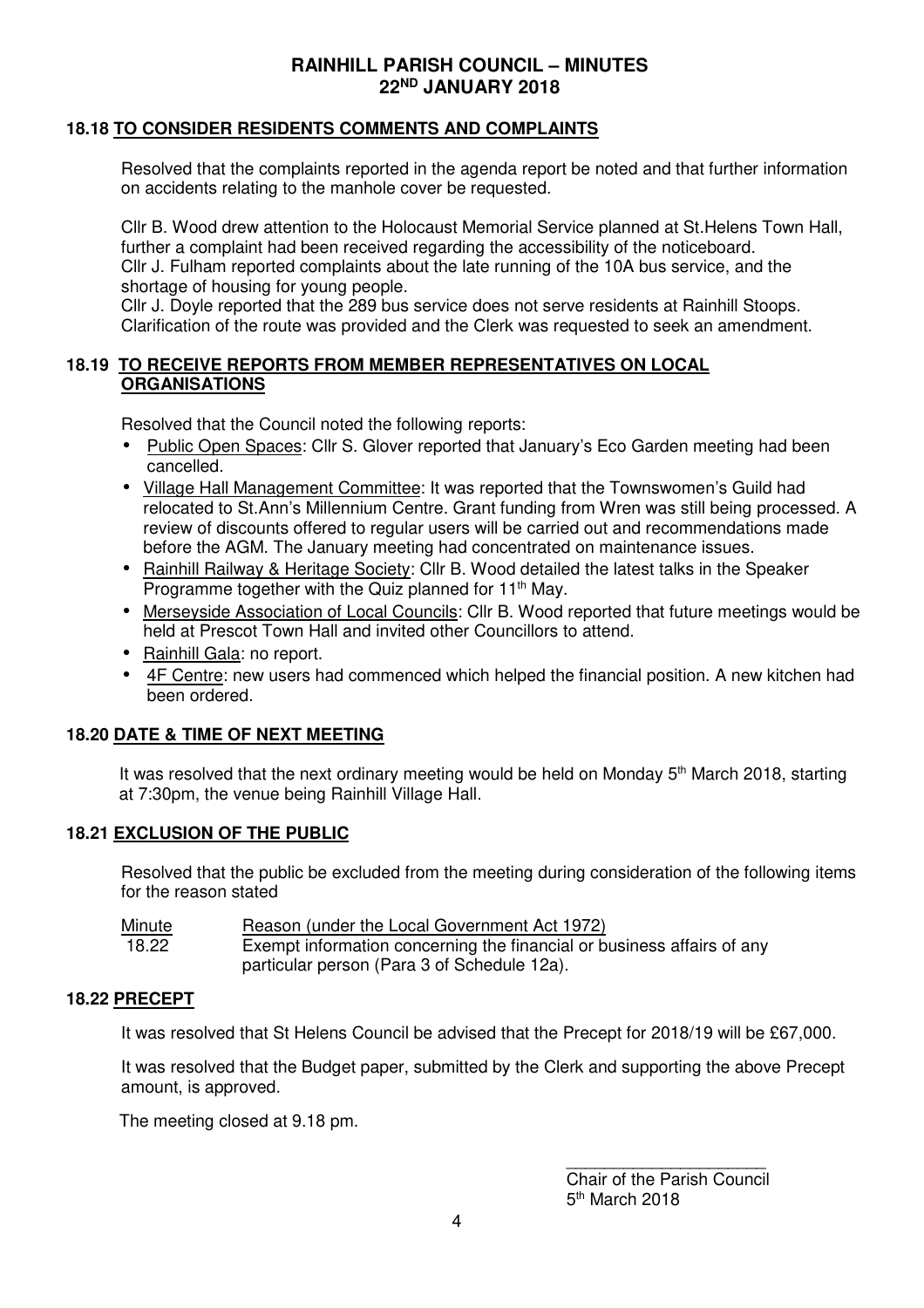## **Police Report**

#### Area: Rainhill January 2018 Merseyside Police Report for Rainhill Parish Council Meeting Monday 5th March 2018

|                               | 2017                               | 2018                        | Diff           | % Diff          | Description                                                                                                                                                                                                                                                                                                                                                                                                                                             |
|-------------------------------|------------------------------------|-----------------------------|----------------|-----------------|---------------------------------------------------------------------------------------------------------------------------------------------------------------------------------------------------------------------------------------------------------------------------------------------------------------------------------------------------------------------------------------------------------------------------------------------------------|
| <b>Burglary</b><br>Business & | 6                                  | $\Omega$                    | -6             | $-100$          |                                                                                                                                                                                                                                                                                                                                                                                                                                                         |
| Community<br><b>Burglary</b>  | 1                                  | 3                           | $\overline{c}$ | 200             | 1) Known offender enters property without permission damaging                                                                                                                                                                                                                                                                                                                                                                                           |
| Residential                   |                                    |                             |                |                 | rear window - Martin Close<br>2) Lap top stolen from nursing home office - Holt Lane<br>3) Side door forced with unknown implement - expensive gold<br>jewellery stolen - Warrington Road                                                                                                                                                                                                                                                               |
| Criminal<br>Damage            | 3                                  | $\overline{2}$              | $-1$           | $-33$           | 1) Nearside car window damaged overnight while parked - nothing<br>stolen - no CCTV - Kendricks Fold<br>2) Front door glass pane smashed by daughter following an<br>argument with her mother - Braithwaite Close                                                                                                                                                                                                                                       |
| Drugs                         | 1                                  | 1                           | $\mathbf 0$    | $\mathbf 0$     | 1) Attempt to post package containing cannabis - package detained<br>by staff - Post Office - Warrington Road                                                                                                                                                                                                                                                                                                                                           |
| <b>Other Theft</b>            | 10                                 | 8                           | $-2$           | $-20$           | 1) Fuel put into vehicle - no attempt to pay - Texaco Warrington<br>Road<br>2) Fuel put into vehicles - no attempt to pay x 5 - Shell Warrington<br>Road<br>7) Tenant vacated premises taking items that do not belong to them<br>- Lee Close<br>8) Suspect attends house - resident notices items missing after the<br>person had left - Sandhurst Road                                                                                                |
| <b>Public Order</b>           | $\overline{2}$                     | 5                           | 3              | 150             | 1) Unknown youths have attended residents address causing a<br>nuisance - Trent Road<br>2) Attempts to stop perpetrator leaving store - perpetrator states has<br>a knife - Warrington Road<br>3) Stop check - Breach of CRASBO - Rainhill Stoops<br>4) Two unknown youths abusive to male adult 7 threaten to use a<br>spanner - Station Road<br>5) Male verbally abusive to staff - asked to leave - damages desk<br>with his fist - Rainhill library |
| Robbery<br><b>Business</b>    | $\mathbf 0$                        | $\mathbf 0$                 | $\mathbf 0$    | $\mathbf 0$     |                                                                                                                                                                                                                                                                                                                                                                                                                                                         |
| Robbery<br>Personal           | 0                                  |                             | 1              | 100             | 1) Rear patio doors smashed by 4 male offenders - force used to<br>steal high valued jewellery - View Road                                                                                                                                                                                                                                                                                                                                              |
| <b>Theft Bike</b>             | 1                                  | $\pmb{0}$                   | $-1$           | $-100$          |                                                                                                                                                                                                                                                                                                                                                                                                                                                         |
| T.F.M.V.<br><b>Theft Shop</b> | $\boldsymbol{2}$<br>$\overline{5}$ | $\pmb{0}$<br>$\overline{4}$ | $-2$<br>$-1$   | $-100$<br>$-20$ | 1) Orange fanta stolen from Shell Garage shop - Warrington Road<br>2) Groceries put into bag - no attempt to pay for items - McColl's -<br><b>Warrington Road</b><br>3) Various items taken from shelf - no attempt to pay - Shell Garage<br>shop - Warrington Road<br>4) Large quantity of coffee put into a bag - no attempt to pay -<br>McColl's - Warrington Road                                                                                   |
| T.O.M.V.                      | 6                                  | 1                           | $-5$           | $-83$           | 1) Unwitnessed theft of Renault Clio overnight while parked -<br><b>Warrington Road</b>                                                                                                                                                                                                                                                                                                                                                                 |
| Vehicle<br>Interference       | $\mathbf 0$                        | $\mathbf 0$                 | $\mathbf 0$    | $\mathbf 0$     |                                                                                                                                                                                                                                                                                                                                                                                                                                                         |
| Total                         | 37                                 | 25                          | $-12$          |                 |                                                                                                                                                                                                                                                                                                                                                                                                                                                         |
| ASB                           | 14                                 | 14                          | 0              | $\pmb{0}$       |                                                                                                                                                                                                                                                                                                                                                                                                                                                         |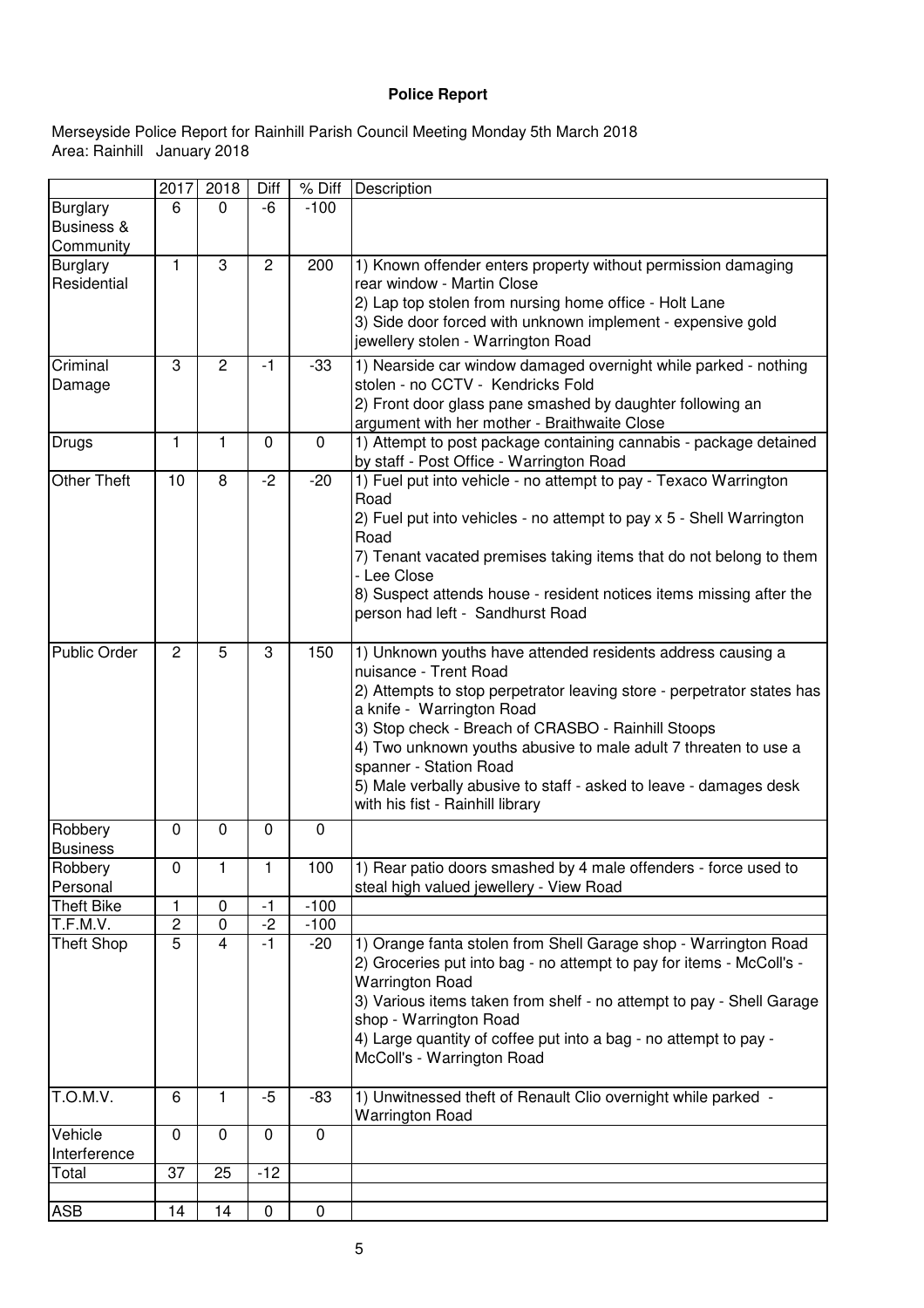The Clerk's report is in two parts:

The first part relates to actions that have already been taken. These items will not have a corresponding Agenda item and shouldn't need any further discussion.

\_\_\_\_\_\_\_\_\_\_\_\_\_\_\_\_\_\_\_\_\_\_\_\_\_\_\_\_\_\_\_\_\_\_\_\_\_\_\_\_\_\_\_\_\_\_\_\_\_\_\_\_\_\_\_\_\_\_\_\_\_\_\_\_\_\_\_\_\_\_\_\_\_

\_\_\_\_\_\_\_\_\_\_\_\_\_\_\_\_\_\_\_\_\_\_\_\_\_\_\_\_\_\_\_\_\_\_\_\_\_\_\_\_\_\_\_\_\_\_\_\_\_\_\_\_\_\_\_\_\_\_\_\_\_\_\_\_\_\_\_\_\_\_\_\_\_

The second part relates directly to Agenda items and is intended to assist any discussion of Agenda items. These notes are for information only and should only be discussed as each Agenda item is reached.

## **PART 1 - ACTIONS TAKEN**

### **5. CLERKS REPORT**

All actions resulting from resolutions made at the  $22<sup>nd</sup>$  January ordinary meeting have either been completed or are in progress. Additionally I can report the following:

### **5.1 UPDATE ON COMMERCIAL HOTEL**

Following the Parish Council meeting in January the Commercial Supporters Group were contacted regarding the application for registration of the Commercial Hotel as an asset of community value. It was agreed that the application would be withdrawn, which happened shortly afterwards. Amber Taverns have now taken ownership of the premises and a planning application has been submitted for a single storey rear extension with enlargement of beer garden and boundary fencing along with a smoking shelter.

## **5.2 CLERK'S HOLIDAYS**

The Clerk will be on leave from  $12<sup>th</sup>$  March to  $19<sup>th</sup>$  March. If anyone wishes to receive the emails during this absence please let me know, alternatively the out of office will be set and enquiries dealt with on my return.

### **5.3 REPAIR TO ROOF AT HOLT LANE CHANGING ROOMS**

 An emergency repair was undertaken at Holt Lane changing rooms. One of the roof panels (corrugated metal sheets) had broken lose. To avoid further damage Kirby Roofing were asked to undertake a repair, as trusted contractors who had recently worked at AFP. This work has now been complete and the invoice for £98.16 is included in the table of payments for authorisation.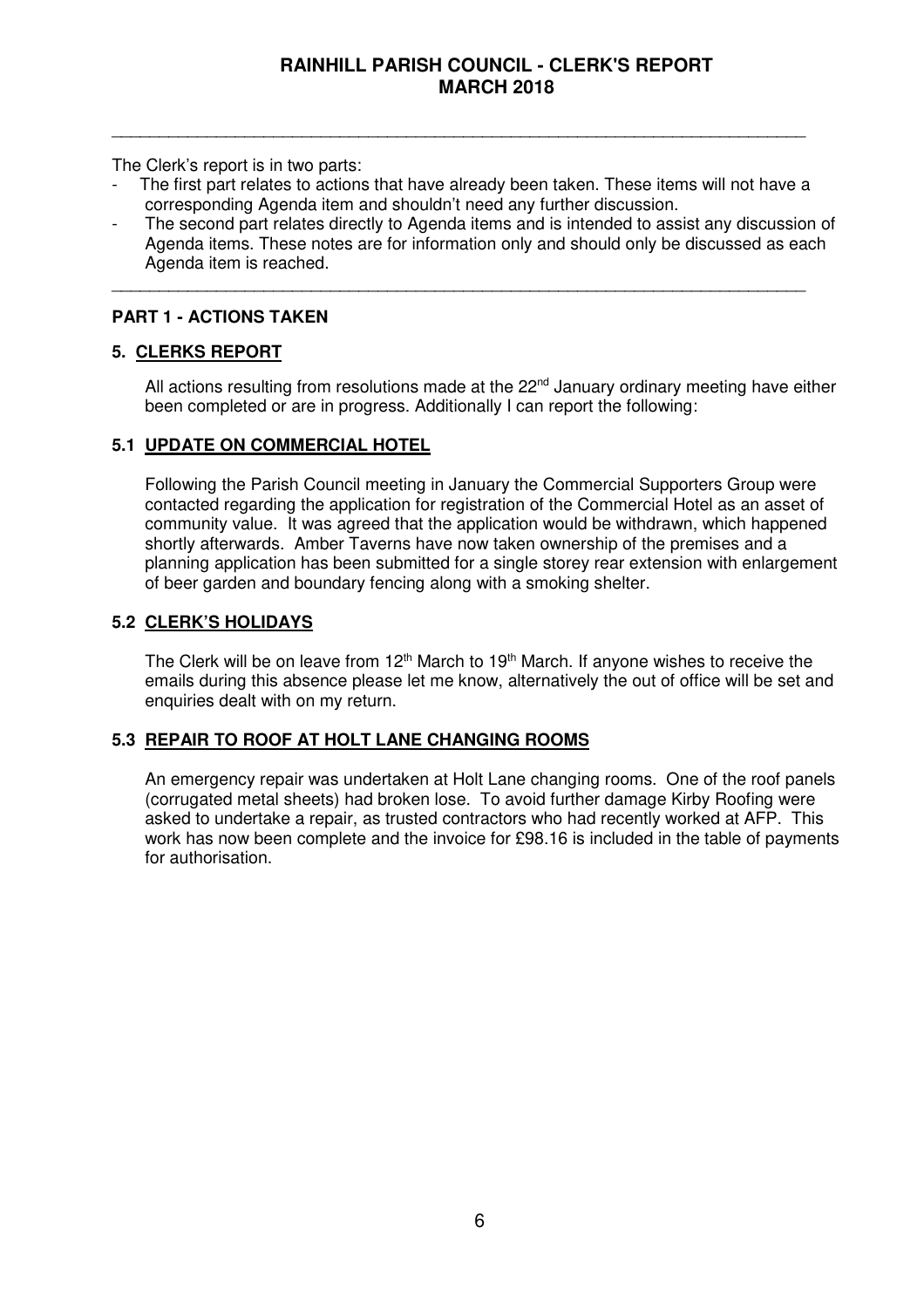## **PART 2 - AGENDA ITEMS – SUPPLEMENTARY NOTES**

## **6. PLANNING APPLICATIONS**

A representation has been submitted to the following application outlining concerns: P/2018/0103 Commercial Hotel, 12 Station Street single storey rear extension with enlargement of beer garden and boundary fencing along with a smoking shelter.

No comment has been submitted for the following applications and the closing date for comments will have passed at the time of the meeting:

P/2018/0055 - 102 Longton Lane, single storey rear extension.

P/2018/0061 - 42 Old Lane, demolition of existing single storey rear extension and erection of a single storey side and rear extension.

P/2018/0093 - 519 Warrington Road, single storey rear extension projecting 5.0m from the rear, 3.6m high overall and 2.3m to the eaves.

P/2018/0096 - 42 Galston Avenue, conversion and extension of existing garage to form habitable room.

No comment has yet been submitted for the following application the Planning Sub-Committee are currently considering it:

P/2018/0112 & P/2018/0113 - Loyola Hall Warrington Road, change of use of existing buildings and all associated works to create hotel and ancillary uses.

## **7. TO AUTHORISE ACCOUNTS FOR PAYMENT**

| Payee                         | <b>Description</b>                            |            |               |
|-------------------------------|-----------------------------------------------|------------|---------------|
| <b>G</b> Pinder               | Telephone                                     | 15.00      |               |
|                               | Salary - March (less Tax, NI & Pens)          | 1110.35    |               |
|                               | Photocopying - Jan                            | 25.00      |               |
|                               | Home Office Allowance                         | 978.00     |               |
|                               | <b>Printer Inks</b>                           | 21.71      |               |
|                               | Good Citizenship Award Evening (see<br>below) | 380.27     |               |
|                               |                                               | 2530.33    | <b>TFR282</b> |
| Merseyside Pension Fund       | LGPS - March                                  | 310.40     | <b>TFR283</b> |
| <b>HMRC</b>                   | Tax & NI Contributions Jan - March            | 667.22     | <b>TFR284</b> |
| <b>Scottish Power</b>         | Deepdale Drive (AF Park) - March              | 21.00      | <b>STO</b>    |
| Npower                        | Martin Close (Holt) - March                   | 16.00      | <b>DD</b>     |
| Waterplus                     | AFP Playing Fields - March                    | 160.72     | <b>DD</b>     |
| Waterplus                     | Holt Playing Fields - March                   | 6.33       | <b>STO</b>    |
| <b>Rainhill Beer Festival</b> | Advert in programme for Rocket 190            | 100.00     | <b>TFR281</b> |
| St Helens Council             | TRO Remembrance day road closure              | 510.00     | <b>TFR285</b> |
| Laughton & Wallace            | Decommissioning of showers at open<br>spaces  | 1890.00    | <b>TFR288</b> |
| <b>SLCC</b>                   | <b>Annual Subscription</b>                    | 147.00     | <b>TFR289</b> |
| Rainhill Village Hall         | Remainder of Grant for 2017/18                | 1920.36    | <b>TFR290</b> |
| Kirbys Roofing Ltd            | Repair at Holt Lane Changing Room             | 98.16      | <b>TFR291</b> |
| <b>LALC</b>                   | NALC & LALC Subs, Area Sec, LCR               | <b>TBC</b> | 080           |
| <b>St.Helens Council</b>      | Barrier Baskets 2017/18                       | 4676.26    | <b>TFR292</b> |
| G Lamb                        | Logo Competition winner                       | 250.00     | 079           |
| <b>Unity Trust Bank</b>       | Bank Charges Jan-March                        | 18.00      | DD            |
| <b>G</b> Pinder               | Telephone                                     | 15.00      |               |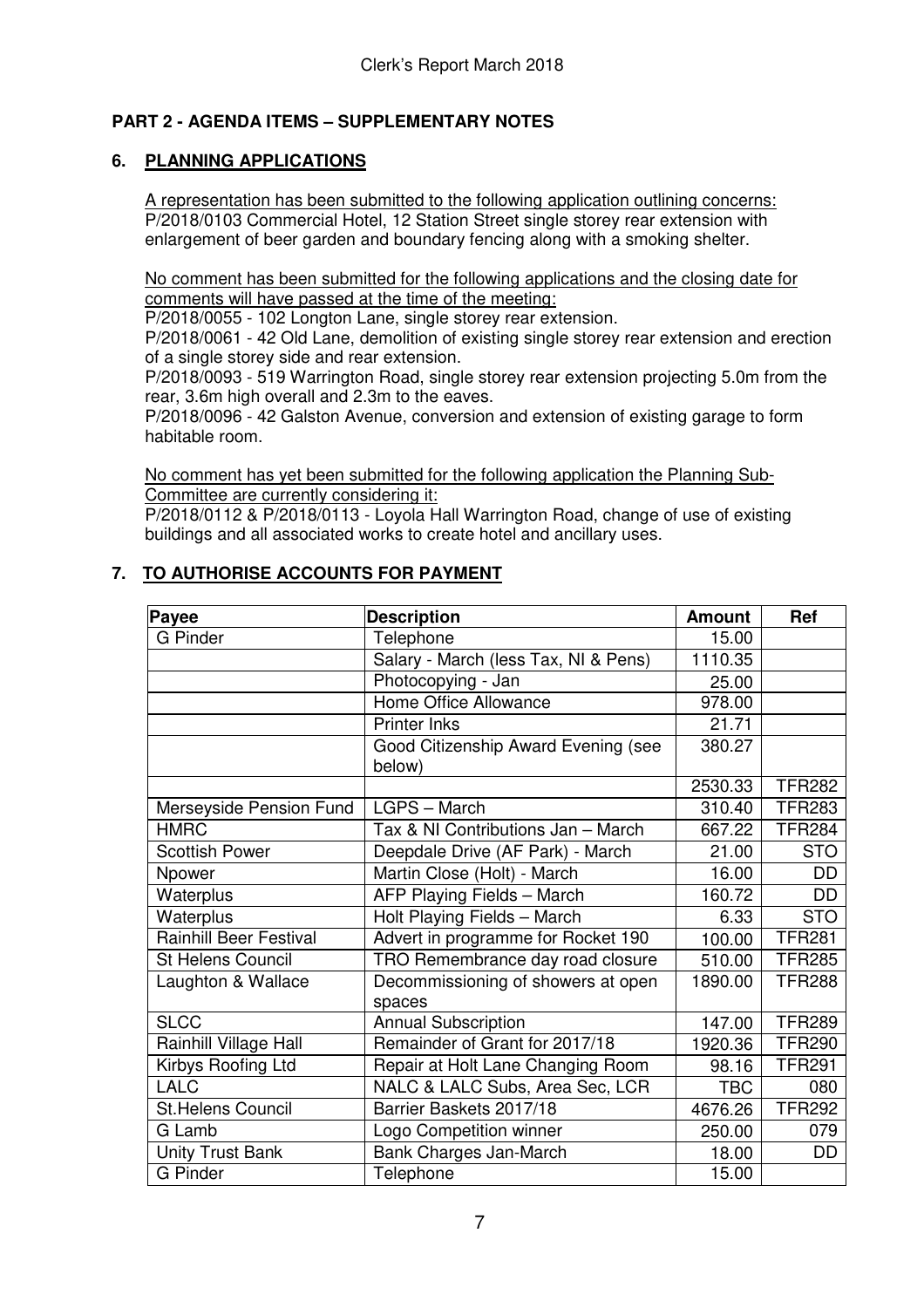|                         | Salary - April (less Tax, NI & Pens)  | 1110.35 |               |
|-------------------------|---------------------------------------|---------|---------------|
|                         |                                       | 1125.35 | <b>TFR293</b> |
| Merseyside Pension Fund | LGPS - April                          | 310.40  | <b>TFR294</b> |
| <b>Scottish Power</b>   | Deepdale Drive (AF Park) - April      | 21.00   | <b>STO</b>    |
| Npower                  | Martin Close (Holt) - April           | 16.00   | <b>DD</b>     |
| Waterplus               | AFP Playing Fields - April            | 160.72  | <b>DD</b>     |
| Waterplus               | Holt Playing Fields - April           | 6.33    | <b>STO</b>    |
| S.137 Payments          |                                       |         |               |
| <b>G</b> Pinder         | Catering for GCA                      | 118.67  | <b>TFR282</b> |
| <b>G</b> Pinder         | <b>GCA Buffet</b>                     | 261.60  | <b>TFR282</b> |
| <b>CPRE</b>             | <b>Annual Membership</b>              | 36.00   | <b>TFR286</b> |
| Mma Recognition Plaques | <b>Good Citizenship Award Plaques</b> | 201.60  | <b>TFR287</b> |

## **The Council should consider approving the above payments.**

## **8. TO RECEIVE A REPORT FROM THE EXECUTIVE COMMITTEE**

At a meeting of the Executive Committee held on 29<sup>th</sup> January it was resolved that:

- sufficient funds were not available to pursue replacement of the (Holt Lane) changing rooms at the present time, however the Council would look to maintain and enhance the facility.
- the Clerk explore alternative quotes and alternative treatments (for repair of the sandstone wall at Old Lane) in order to reduce potential costs.
- work be undertaken with the winning logo designer to agree the detail of the preferred logo. And
- the principle of the project to erect heritage plaques and boards is supported, however further discussions were needed on the timing of provision and funding.

## **The Council should note the actions of the Executive Committee.**

## **9. TO APPROVE MEMBERSHIP OF CPRE**

Notice has been received for renewal of membership of the Campaign to Protect Rural England. In previous years the renewal fee has been authorised without discussion. The cost of membership this year has remained at £36. I have included the renewal fee in the table of payments for authorisation for consideration.

### **Members should consider if they wish to retain membership of CPRE and if so authorise payment of the renewal fee of £36.**

## **10. TO CONSIDER THE ADOPTION OF AN ACCESSIBILITY CHARTER**

At the January meeting of the Parish Council it was requested that an inclusion policy be brought forward for consideration. Examples of such policies take the form of equality policies, diversity policies, etc.

Other Parish Council's within St.Helens have proposed adopting an accessibility charter. A version of the suggested charter is attached at appendix 1. There is no statutory review period for this policy, a four year review period is suggested. If this is not acceptable to members alternative policies could be investigated.

### **The Council should consider adopting the accessibility charter attached at appendix 1.**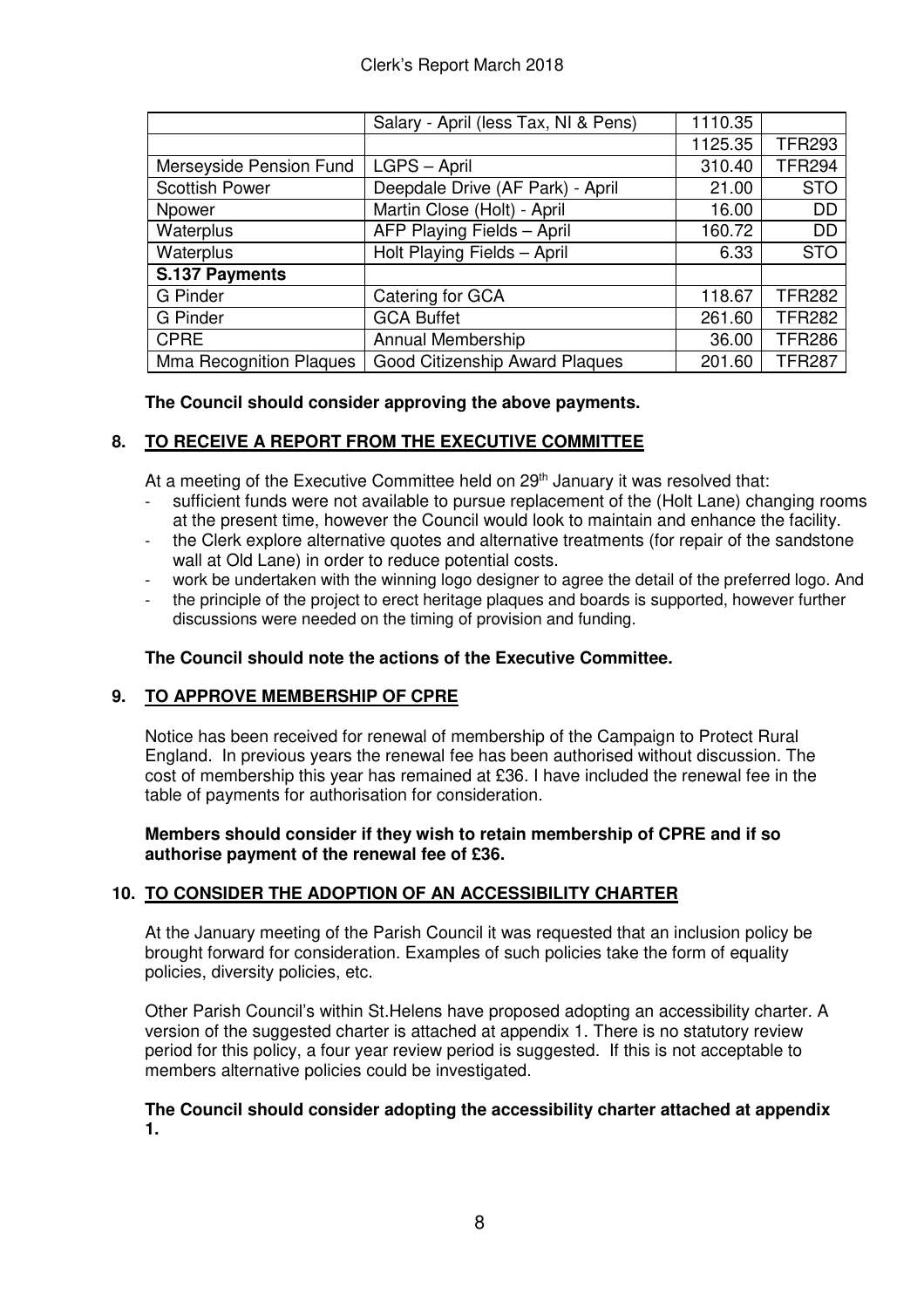## **11. TO CONSIDER THE CLERK'S MEMBERSHIP OF SLCC**

The Clerk has been a member of the Society of Local Council Clerks (SLCC) for three years with subscriptions being paid for by the Parish Council. The membership is due for renewal on 1st April at a cost of £147.00. SLCC is the professional body for Clerks and provides training, briefings for their membership and an advice centre. As SLCC work closely with NALC there is much cross over in the advice provided.

Over the past year, advice has been sought on a number of issues. It is difficult to predict what issues may arise that need advice and it is reassuring to know that professional opinion is available should it be needed.

SLCC were recently offering courses on Data Protection, the regulations for which are due to change in May. The cost of the course is £30 +VAT. Should further courses be available the Clerk would like to attend.

### **Members should consider renewal of membership of SLCC.**

### **12. TO APPROVE A CONTRACT FOR LEGIONELLA TESTING AT CHANGING FACILITIES**

The showering facilities at both changing room sites have now been decommissioned and point of use heaters installed for hand washing facilities. The sites will now need a new building risk assessment to establish a suitable contract for Legionella testing. Without a building risk assessment, companies are unable to confirm what testing might be required e.g. quarterly or six monthly testing, or some suggest annually.

I have obtained quotes for building risk assessments, and asked companies to estimate the cost of an annual contract – though this may need re-estimating.

| Company                          | <b>Risk</b><br>Assessment<br>for both sites<br>(valid 2 years) | <b>Estimated Annual Maintenance</b>                                                                       | Approx. Cost<br>over next 2<br>years for<br>both sites |
|----------------------------------|----------------------------------------------------------------|-----------------------------------------------------------------------------------------------------------|--------------------------------------------------------|
| Hydraclean                       | £200                                                           | £200 per site                                                                                             | £1000                                                  |
| Legionella Solutions             | £500                                                           | Estimate £250 p.a. subject to<br>outcome of assessment                                                    | £1000                                                  |
| <b>Green Contract</b><br>Service | £425                                                           | £45 per site per visit to be<br>determined by risk assessment<br>Annual/quarterly/monthly                 | £605-£1505                                             |
| <b>GMS</b>                       | £200                                                           | Inspections £50 per site (Six<br>Monthly and Annual)<br>Risk Assessment Review Annually -<br>£75 per site | £750                                                   |

There appears to be a degree of uncertainty around the testing requirements until the risk assessment is undertaken. However, on the basis of the above figures I would recommend switching to GMS, a Wigan based company, as future contract costs appear less with them.

### **The Council should consider awarding the contract for Legionella testing for the coming two years.**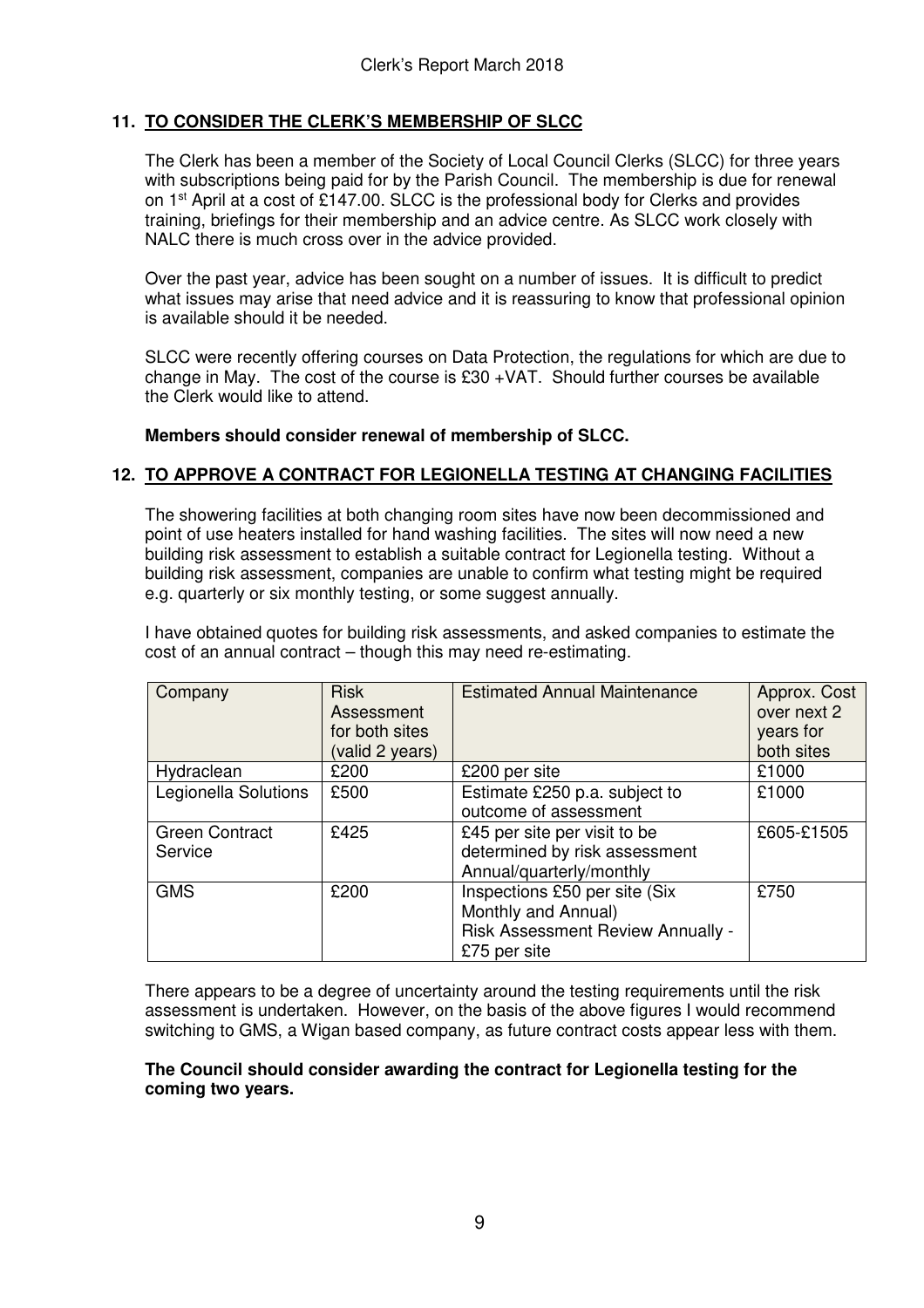## **13. TO CONSIDER THE FINDINGS OF THE TREE PLANTING GROUP**

A meeting of the Tree Planting Group took place on 1<sup>st</sup> February 2018 to discuss the feasibility of new tree planting along Warrington Road and other areas within Rainhill.

A number of locations were considered suitable, from an aesthetic point of view:

- Grass verge in front of number 746 Warrington Road (looks like a gap)
- Grass verge on Warrington Road at end of Coylton Ave (looks like a gap)
- Grass verge outside bungalows at 429-435 Warrington Road
- The service strip on Warrington Road fronting the Kendal Drive/Cartmel Drive estate. Set into the tarmac footpath behind the fence line that fronts Warrington Road.

The proposed locations have been forwarded to St.Helens Council to discuss potential cost and practicality. A meeting will be held with St.H Council on 1<sup>st</sup> March and further details of the cost may be available before the meeting.

Whilst the species of tree would be discussed with St.H Council, the initial preference would be for flowering cherry trees.

Members are asked to note the discussions and consider if any additional/alternative locations should be considered at this time.

## **The Council should note the actions of the Tree Planting Group.**

## **14. TO APPROVE ANNUAL SUBSCRIPTION TO NALC/ LALC**

The yearly subscription to NALC and LALC will soon be due. Unfortunately the invoices had not been issued at time of printing – issues over number of electorate had caused delays. It is anticipated that, after the deduction of subsidies, the subscription to NALC will be in the region of £650.00; and subscription to LALC of £447.23; contribution to area secretary of £15.00; and 3 copies of Local Council Review Magazine at £51.00, totalling £1163.23. If figures are available before the meeting they will be provided for approval. Alternatively, provided that the final total is within 5% of the estimated figures (or less) are members happy to delegate authorisation of payment to the Clerk in consultation with the two authorising members?

**Members should consider authorising payment of NALC/LALC subscriptions** 

## **15. TO CONSIDER PLANTING THE BARRIER BASKETS FOR THE 2018/19 SEASON**

A quote has been obtained to refill and maintain 13 barrier baskets for summer/winter season for 2018/19 at £3,959.28 + VAT = £4751.13, a 1.6% increase on last year.

 In order to ensure a decision is taken before the planting season commences, members should consider if the 13 baskets provided are sufficient, and whether planting and maintenance is to be financed for the coming year.

 Following an absence of planting over the summer of 2016, residents welcomed the refilling of baskets last year, and it is recommended that the quote be accepted.

### **Members should consider if 13 barrier baskets are to be refilled for the 2018/19 season.**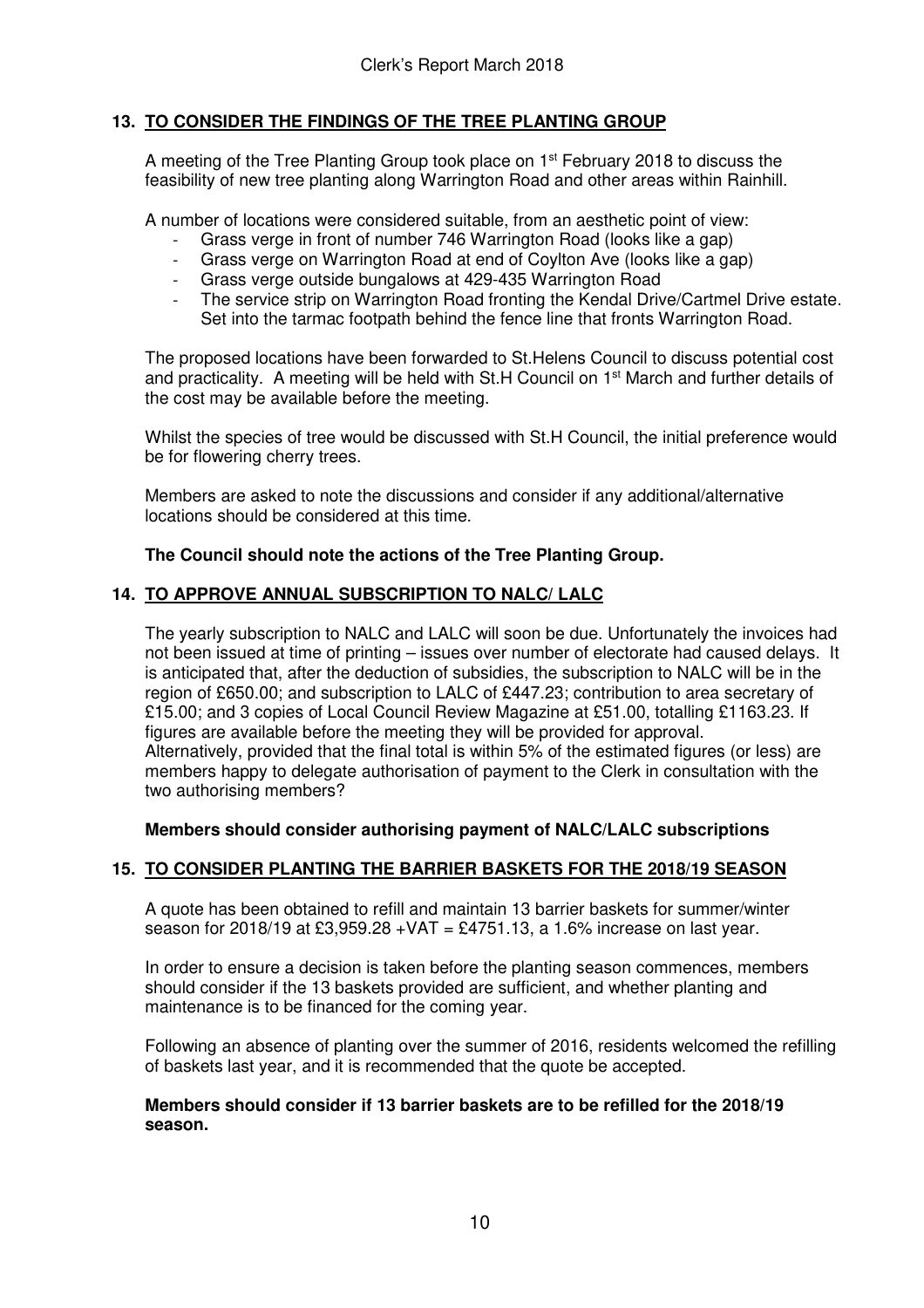## **16. TO CONSIDER REQUEST FOR SUPPORT FOR SCHOOL CROSSING PATROL FROM OAKDENE SCHOOL**

A request has been received from the head teacher at Oakdene School as follows:

"I am not sure if you are aware from Rainhill Councillors that the posts of School Crossing Patrols in St. Helens are under review and if funding cannot be found then these posts will be removed from the Council structure as they are not statutory positions.

Oakdene has a School Crossing Patrol allocated to them on Warrington Road (at the bottom of Farlie Drive). Unfortunately we do not see Margaret at all due to her position away from School. Most of the children who use the crossing on Warrington Road with Margaret are High School children.

Oakdene have been asked to fund the cost of keeping the school Crossing Patrol which, as a small school we cannot afford. Also, we know that all our children who use the crossing are accompanied by Parents / Carers.

In another part of the Borough the Parish Council will be funding the School Crossing Patrol who actually stands outside the nearest Primary School.

At Oakdene, as well as being unable to afford the cost of the School Crossing Patrol, we feel that we would have to provide a service to a large proportion of children walking to the High School in Rainhill.

We would ask you to consider whether the Parish Council could fund the cost of the School Crossing Patrol."

St.Helens Council have confirmed that the cost of providing the School Crossing Patrol on Warrington Road could be up to £5183.00 per year. To maintain the current service would cost £4382.00, together with any uniform requirements. There are 31 School Crossing Patrols in operation across the borough. Five schools have agreed to pay to maintain their patrols and in Rainford the Parish Council and Ward Councillors CIF will fund the service.

### **The Council should consider whether support with the School Crossing Patrol is to be provided.**

## **17. TO RECEIVE A REPORT FROM THE ROCKET 190 GROUP**

The Steering Group are due to meet on Thursday 1<sup>st</sup> March, a verbal report will be provided.

### **For information only**

### **18. TO CONSIDER RESIDENTS COMMENTS AND COMPLAINTS**

The Clerk has dealt with correspondence relating to: overhanging bushes and highway defects if anyone would like further details please ask.

### **19. TO RECEIVE REPORTS FROM MEMBER REPRESENTATIVES ON LOCAL ORGANISATIONS**

- a) Public Open Spaces
- b) Village Hall Management Committee
- c) Rainhill Railway & Heritage Society
- d) Merseyside Assoc. of Local Councils
- e) Rainhill Gala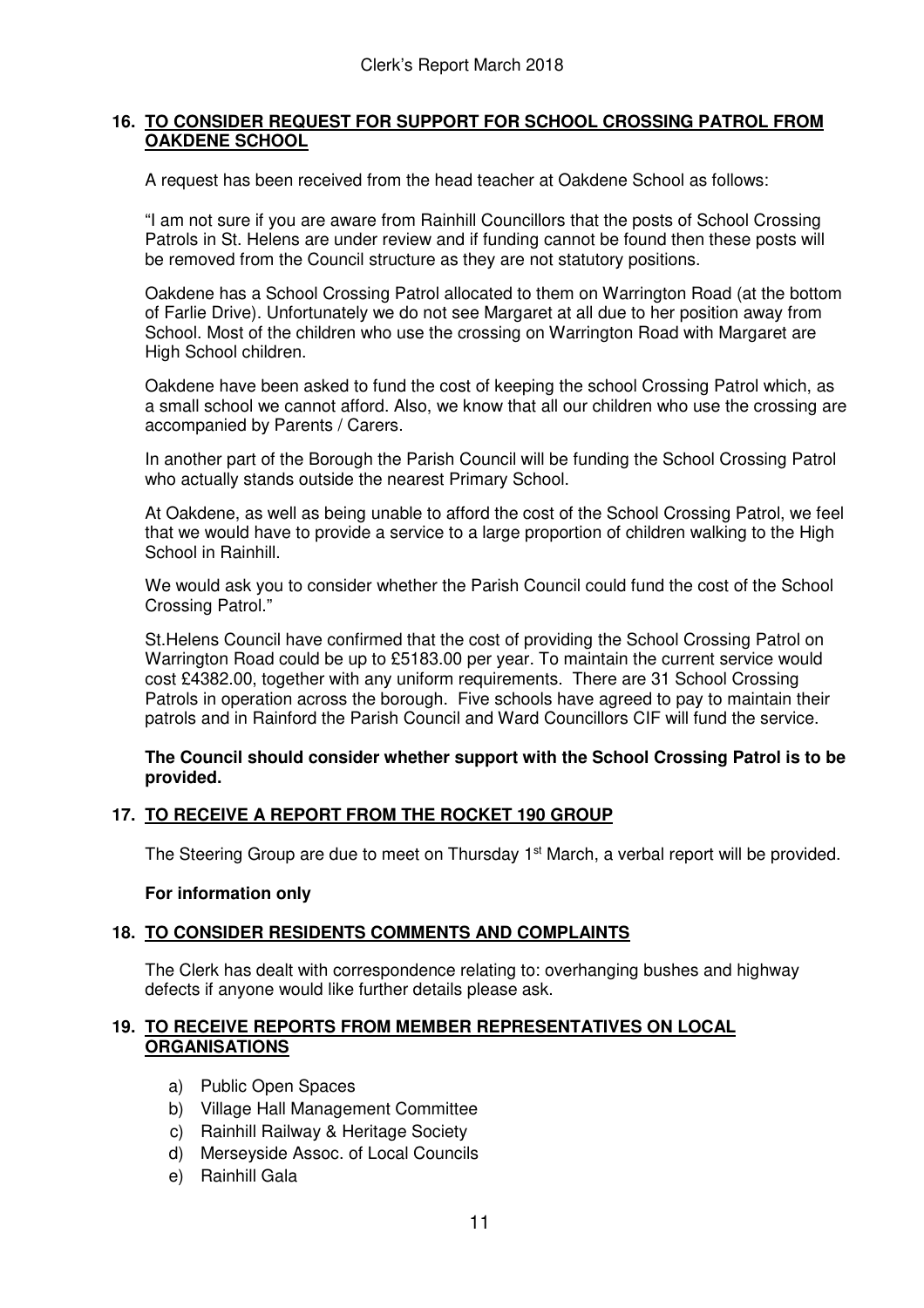## f) 4F Centre

## **20. DATE AND TIME OF NEXT MEETING**

Annual Parish Meeting 25<sup>th</sup> April 2018, 7.30pm. AGM and Ordinary Meeting 14<sup>th</sup> May 2018, 7.30pm